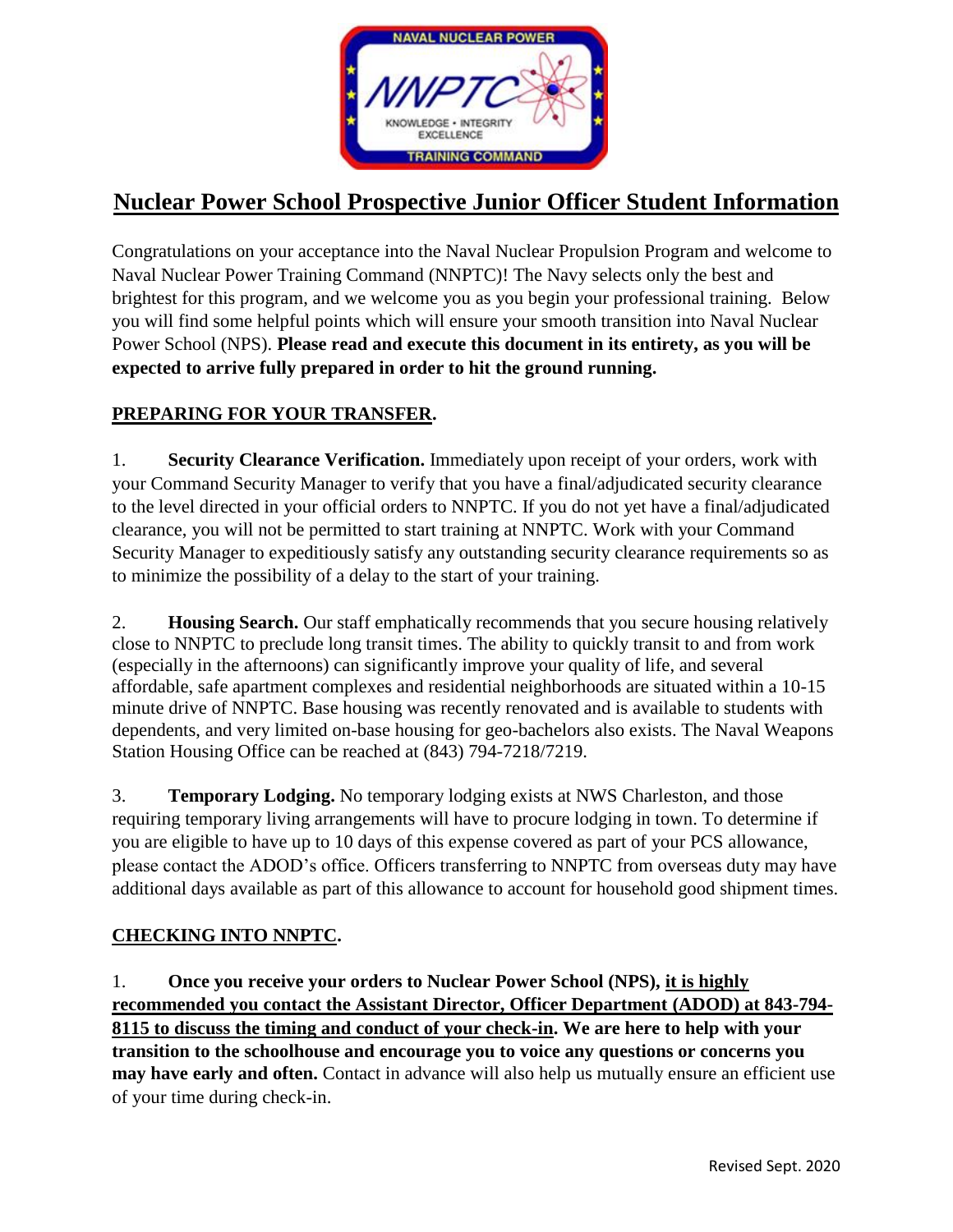2. **Uniform During Check-in**. The uniform for check-in is the appropriate Summer White or Service Dress Blue uniform per Commander, Navy Region Southeast (CNRSE). Up-to-date seasonal uniform guidance can be found on the CNRSE website (easily found with an internet search) or by contacting the ADOD.

3. **Required Documents.** Arrive at NNPTC on the morning of your check-in day with the following documents in hand:

| <b>Documentation Requirements for NNPTC Check-In Room P312</b>                       |  |
|--------------------------------------------------------------------------------------|--|
| Original orders (stamped from last command or with loss document)                    |  |
| Oath of Office (if applicable. Required if reporting from your commissioning         |  |
| source, even if by way of an intermediate stop.)                                     |  |
| DD 214 (if applicable)                                                               |  |
| Your most recent FITREP (if applicable). If Block 11 (Detachment of Individual) on   |  |
| your FITREP is not checked, you must also bring your letter of extension.            |  |
| SWO designation letter (if applicable)                                               |  |
| SWO Mariner Skills Logbook summary letter (if applicable)                            |  |
| Your most recent/updated Page 2 Form (Emergency Contact Form), regardless of         |  |
| prior completion (make sure to have SSN, DOB, address, phone number for any          |  |
| dependents).                                                                         |  |
| License Plate number (for processing Dislocation Allowance)                          |  |
| Travel Receipts (bring your flight itinerary if flying anytime during travel period, |  |
| and make sure all hotel receipts are in your name and indicate a zero balance, i.e.  |  |
| paid.)                                                                               |  |
| <b>Promotion Letter</b>                                                              |  |
| Medical and Dental Records                                                           |  |
| <b>Documentation Requirements for Acquiring NNPTC Parking/Vehicle Decal</b>          |  |
| <b>Vehicle Registration</b>                                                          |  |
| Proof of Insurance                                                                   |  |
| Driver's License                                                                     |  |

4. **Personal Electronic Devices**. Be sure to leave all electronic devices in your car (cell phone, PDA, smart watches, FITBITs, noise-cancelling headphones, portable radios, radio headphones, etc.), as they are not permitted in the schoolhouse without pre-authorization. A select number of pre-approved fitness wearables and watches are permitted in the building, and the staff will work with you prior to or during check-in to determine if your device is approved.

5. **Check-in Time.** Check-ins are normally processed Monday through Friday between 0800 and 1400. Quarterdeck watchstanders are available to either escort you to the ADOD's office during working hours or to stamp your orders after hours. If you intend to check in at a time other than the morning, please pre-coordinate this with the ADOD's office to ensure the most efficient use of your time.

6. **Medical and Dental Clinics.** Our medical and dental clinics are separate buildings but are both located adjacent to NNPTC. Their normal business hours are 0800-1630.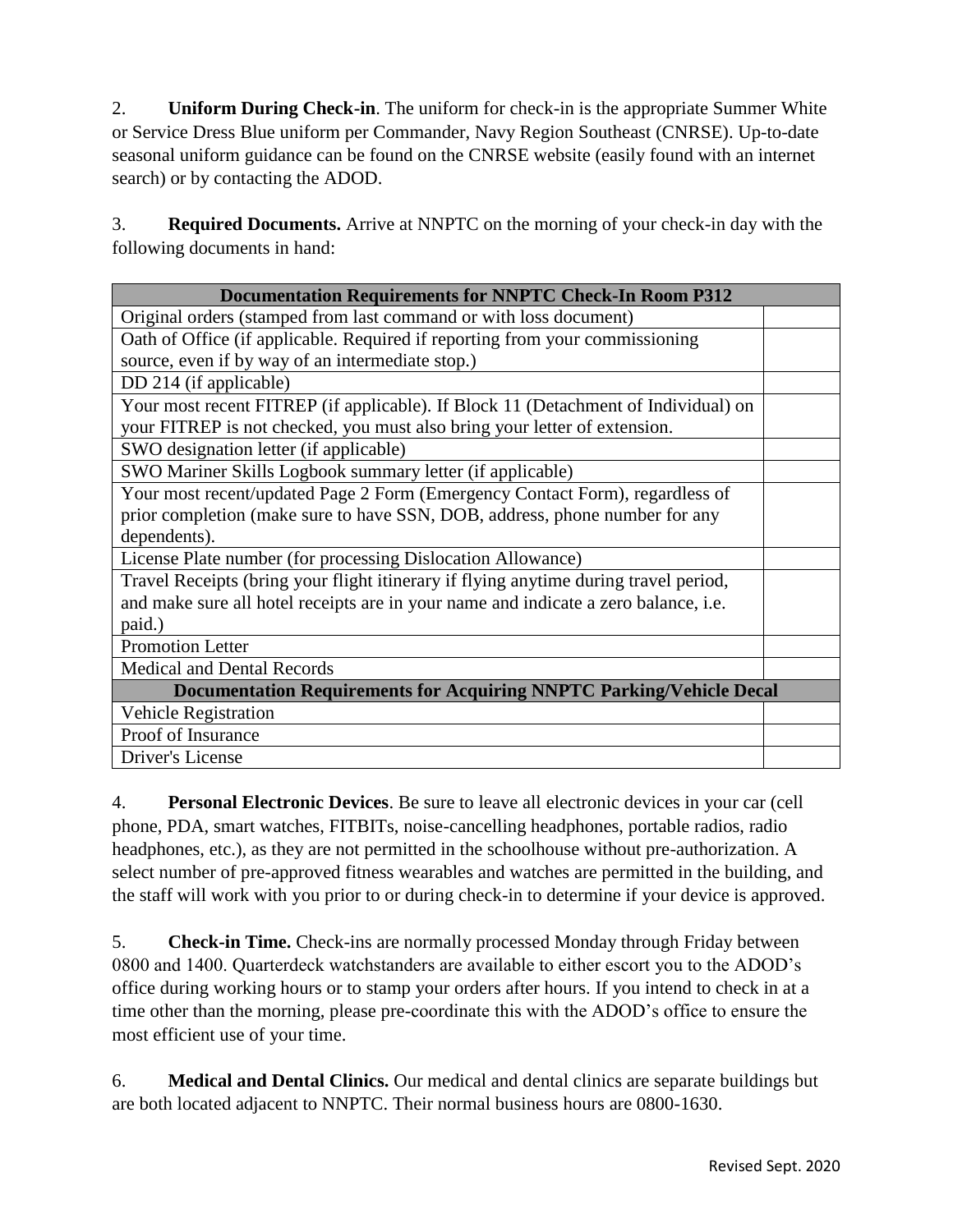### **PARKING.**

1. **Parking Areas.** When parking for initial check-in, continue along NNPTC Circle and look for the second entrance to the command on your left. There is a large sign indicating **commuter parking** as well as designated officer student parking. Overflow parking will be located in the parking lot behind officer student parking near the track. Students are not authorized to park in staff parking.

2. **Parking Sticker.** At the conclusion of your check-in, you will be issued two parking stickers by the Master-At-Arms Office. These stickers are required to be displayed in the bottom left corner of your rear window. In order to receive these stickers, you will need to bring in your registration, proof of auto insurance, and driver's license.

#### **BADGES/QUARTERDECK POLICIES.**

1. When you arrive, the Quarterdeck watchstanders will issue you a temporary check in badge and escort you to the ADOD's office. When you cross the Quarterdeck you will pass through a metal detector and the Quarterdeck watch standers will inspect the content of any bags, folders, etc., which you have in your possession. You will need to be escorted throughout the building until you are issued your official badge, which will occur after your clearance is verified and you are briefed by our security office. Badges must be worn on campus at all times on the upper half of your body, and they are important for muster purposes and to log your study hours. If you forget your badge at home, a temporary "No Escort Required" red badge will be issued by the Quarterdeck once your identity is verified. If your badge is "flagged" with an alert when you scan into the building, the Quarterdeck watch stander will ask you to report to the respective office immediately.

#### **GENERAL.**

1. **Classroom Hours.** Classroom instructional hours are Monday through Friday, 0700- 1520 (Oct-Mar) or 0755-1615 (Apr-Sep).

2. **Uniforms.** The student uniform of the day is NWU Type III with black boots on Monday through Thursday. You will be provided a command ball cap when you arrive. On Fridays, the uniform of the day is khakis with the exception of Nuclear Power School graduation days, which are about every eight weeks. During the summer months, the graduation day uniform is Summer Whites and during the winter months the graduation day uniform is Service Dress Blues.

3. **Holidays/Leave.** NNPTC typically observes all federal holidays as well as a roughly 2-week holiday stand-down period as non-academic days. Non-emergent leave is not typically granted outside these timeframes due to the fast pace of the curriculum, frequent examinations, and the associated effort required after hours. If you have a major life event coming up where leave might be required (e.g. birth of a child), please inform the ADOD as early as possible.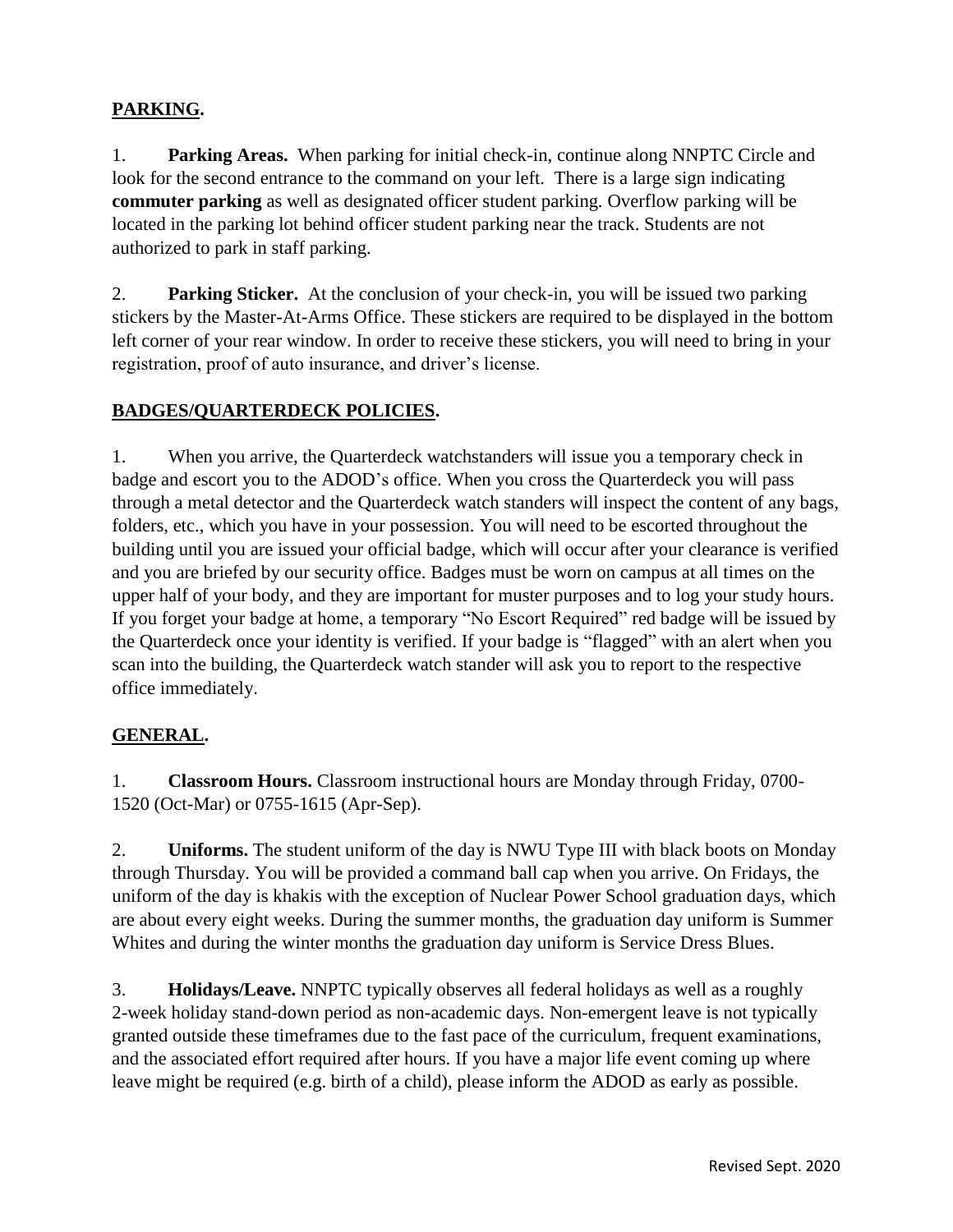4. **Pay Issues.** The ADOD's office will be able to assist with all issues you may have regarding pay. If you have any questions, please contact the office.

### **DIAGNOSTIC EXAM.**

1. **Diagnostic Exam.** A two and a half hour intake Diagnostic Examination covering math, physics, and thermodynamics topics will be administered prior to the start of Nuclear Power School. You will need to bring pencils, erasers, and an authorized calculator.

a. **Calculators.** Non-graphic and non-algebra calculators which do not contain memory may be used during this examination and throughout NPS. If you do not already own one of these calculators, the NEX adjacent to the NNPTC campus (NEX Student Store) has recommended models for sale. A significant number of students elect to use the TI-30 or TI-36 calculator models, as they are simple, inexpensive, and easy to use.

### **PRESCHOOL.**

1. Preschool is a preparatory course which occurs prior to NPS class-up, and it is required for some students. This course is conducted over three weeks, includes fundamental concepts in math, physics, basic electricity, and thermodynamics, and it roughly mirrors the difficulty and pace of the first half of NPS. A final examination is conducted at the conclusion of Preschool to gauge retention and identify any areas where you may require additional focus and assistance from NPS instructors. Preschool is also a fantastic opportunity to help get back into the student mindset and to refresh study skills which have atrophied since you last attended college.

2. Depending upon class loading, extra space may be available in Preschool for early checkin students who would not have otherwise been mandatorily assigned to Preschool. Please contact the ADOD for more information on this opportunity.

3. School Supplies. Required supplies are mechanical pencils, a blue pen, a ruler, erasers, a Confidential stamp, and paper for working homework and practice problems. At least one threering binder, a whiteboard (typically 8''x 11'') or electronic equivalent "Boogie Board" and dryerase markers are highly recommended. Anything else you may need is available at the NEX Student Store after you check in.

### **ACADEMICS.**

1. NPS itself is a fast-paced, rigorous academic environment which does not lend itself to "cramming" for exams. As such, there are a few important takeaways to keep in mind:

a. Because a significant portion of the day is taken up by in-class instruction, most study occurs outside of normal working hours. Night duty instructors are made available for assistance during peak after-hours study times (typically 1700-2000).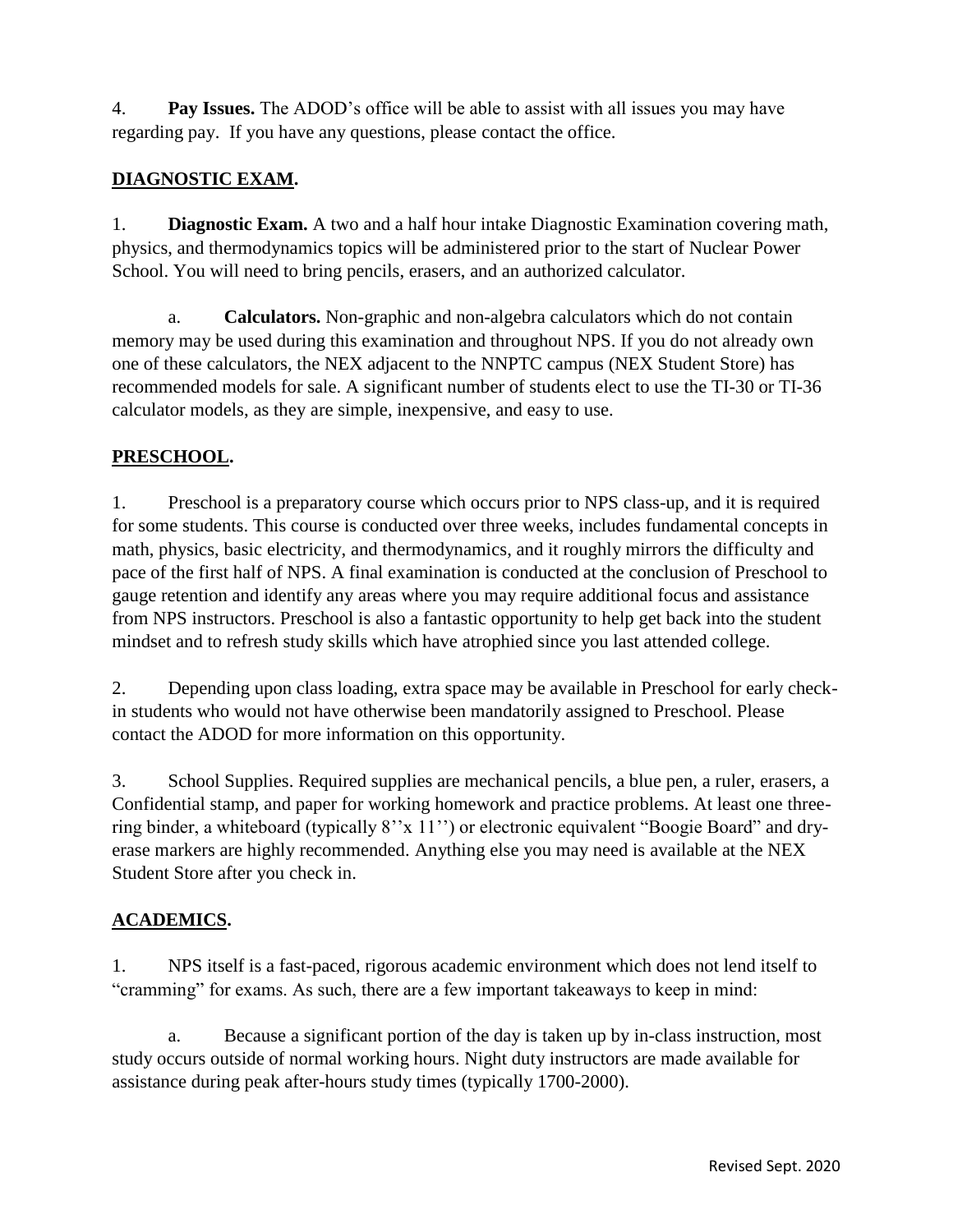b. Nearly all students find they must study 2-3 hours on most academic nights and for some period of time during at least one day each weekend to be successful. Some students will need to put in more time than this to meet standards. In all, the average junior officer student studies between 15-20 hours outside of class per week. Some weeks will require significantly more effort, and some will require less.

### **RECOMMENDED SELF-STUDY PRIOR TO NUCLEAR POWER SCHOOL.**

1. In order to make your transition to NPS as seamless as possible, the following resources are provided as a refresher in the fundamentals of math, physics, and thermodynamics. While not explicitly required, a thorough review of this information is provided to assist any preparations you choose to do before arriving at NPS. Students who review these topics will be better-prepared upon arrival and typically are less prone to struggle at NPS.

2. These review resources are broken down by subject and further ordered into tiers based on the level of essentiality to review the topic prior to your arrival. Some topic links are duplicated with video examples from Khan Academy [\(https://www.khanacademy.org\)](https://www.khanacademy.org/), which is a fantastic resource to follow along with after reviewing the associated text links. The purpose of the below information is not to teach you everything you need to know at Nuclear Power School, but rather to help you transition more easily into NPS by refreshing or introducing you to some fundamentals. **Give this review your best attempt, as you will see these topics again.**

#### **Mathematics Review:**

**Math Priority 1** – if you have time to review nothing else at all, review these mathematics topics:

- 1. Basic Algebra: <http://tutorial.math.lamar.edu/Classes/Alg/Alg.aspx>
- 2. Complex Numbers:

<http://tutorial.math.lamar.edu/Extras/ComplexPrimer/ComplexNumbers.aspx>

3. Exponentials and Logarithms:

<http://tutorial.math.lamar.edu/Classes/Alg/ExpAndLog.aspx>

#### 4. Derivatives:

<http://tutorial.math.lamar.edu/Classes/CalcI/DerivativeIntro.aspx>

### 5. Integration:

<http://tutorial.math.lamar.edu/Classes/CalcI/IntegralsIntro.aspx>

#### 6. Integration by Parts:

<http://tutorial.math.lamar.edu/Classes/CalcII/IntegrationByParts.aspx>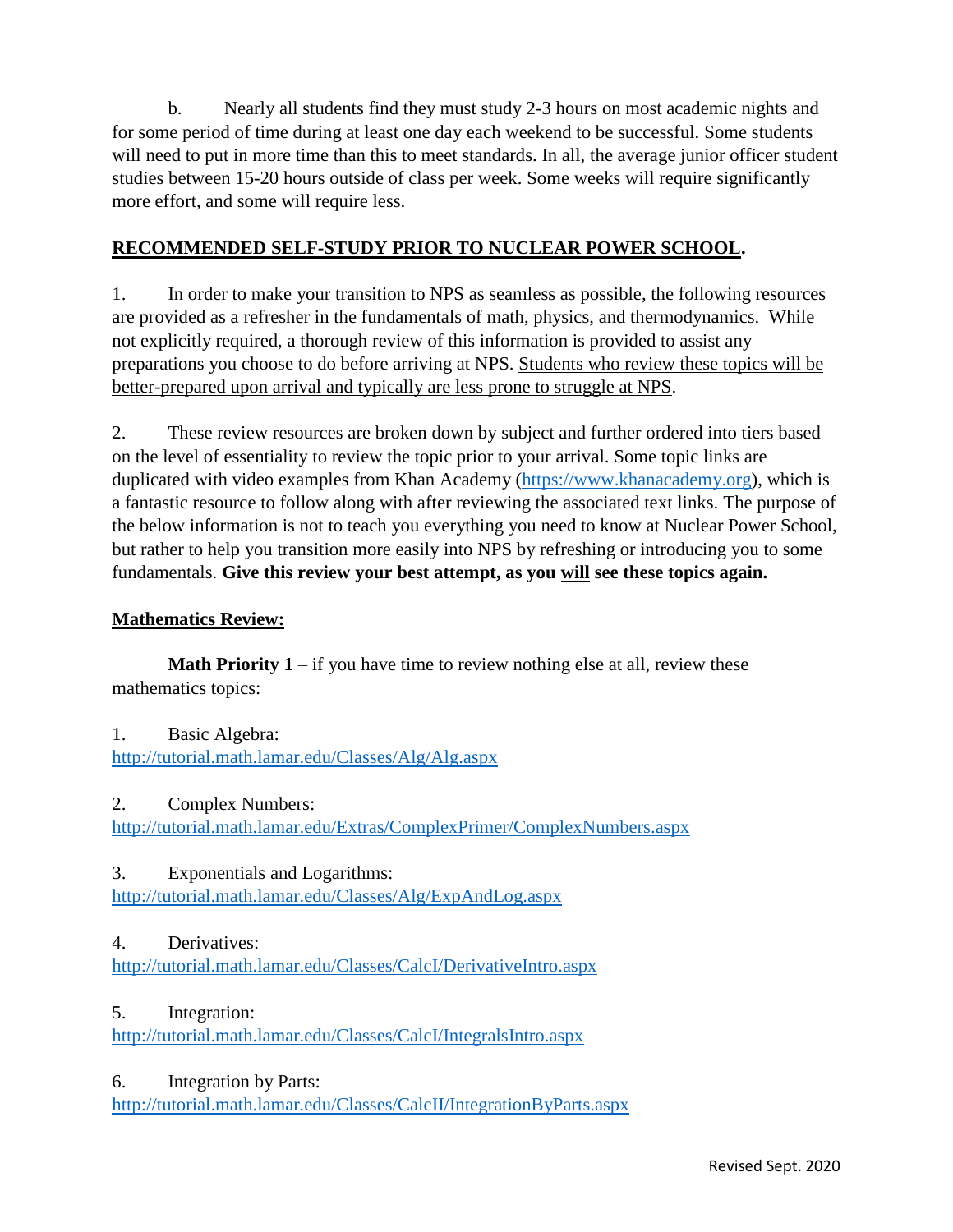#### 7. Pre-Calculus (video lesson):

<https://www.khanacademy.org/math/precalculus>

#### 8. Differential Calculus (video lesson):

<https://www.khanacademy.org/math/differential-calculus>

### 9. Integral Calculus (video lesson):

<https://www.khanacademy.org/math/integral-calculus>

10. Multivariable Calculus (video lesson): <https://www.khanacademy.org/math/multivariable-calculus>

# **Math Priority 2:**

1. Vectors: <http://tutorial.math.lamar.edu/Classes/CalcII/VectorsIntro.aspx>

2. Sketching Derivatives: <https://www.youtube.com/watch?v=uJC-eobULME>

#### 3. Sketching Integrals (Antiderivatives): <https://www.youtube.com/watch?v=UDbIeNhX6vE>

4. Differential Equations:

<http://tutorial.math.lamar.edu/Classes/DE/Separable.aspx>

**Physics Review:** The primary resource for physics topics is HyperPhysics.

# **Physics Priority 1:**

# 1. Velocity and Acceleration:

<http://hyperphysics.phy-astr.gsu.edu/hbase/vel.html#velcon>

### 2. Position:

<http://hyperphysics.phy-astr.gsu.edu/hbase/posit.html#c1>

### 3. Forces:

<http://hyperphysics.phy-astr.gsu.edu/hbase/force.html>

### 4. Newton's Laws:

<http://hyperphysics.phy-astr.gsu.edu/hbase/Newt.html#ntcon>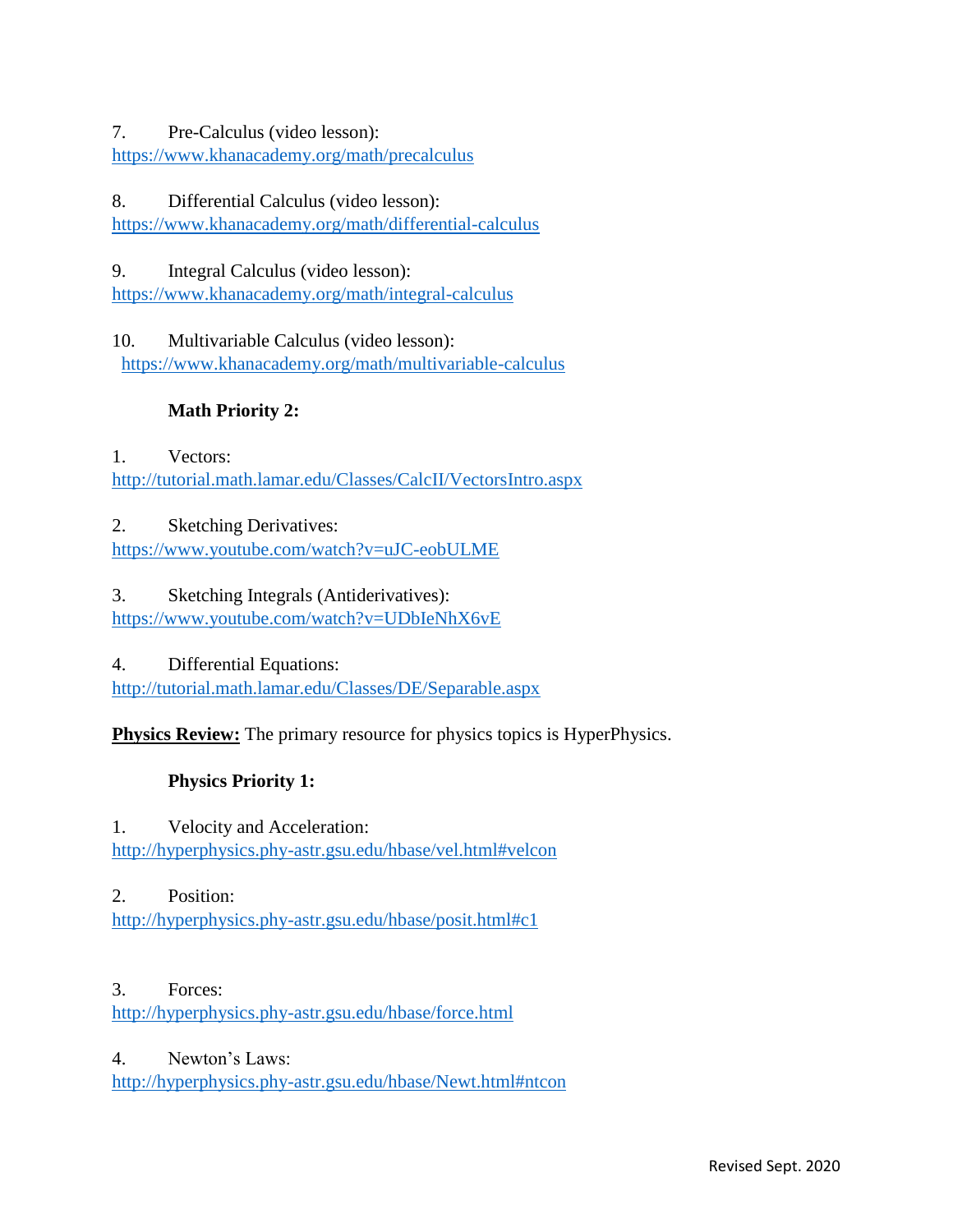#### 5. Work Energy and Power:

<http://hyperphysics.phy-astr.gsu.edu/hbase/work.html#wep>

#### 6. Conservation Laws:

<http://hyperphysics.phy-astr.gsu.edu/hbase/conser.html#cons>

7. Electric Circuits:

<http://hyperphysics.phy-astr.gsu.edu/hbase/electric/ecircon.html#c1>

8. AP Physics 1 (video lesson):

<https://www.khanacademy.org/science/ap-physics-1>

AP Physics 1 is on the level of a first semester undergraduate, calculus based physics course. The topics covered in this course include kinematics, conservation laws, energy, electrostatics, and DC circuits.

9. AP Physics 2 (video lesson):

<https://www.khanacademy.org/science/ap-physics-2>

AP Physics 2 is on the level of a second semester undergraduate, calculus based physics course. The topics covered in this course include electrodynamics, magnetism, thermodynamics, fluids, geometric optics, and quantum physics. You can skip the section on geometric optics.

### **Physics Priority 2:**

1. Magnetism:

<http://hyperphysics.phy-astr.gsu.edu/hbase/magnetic/magfie.html#c1>

2. Nuclear Physics:

<http://hyperphysics.phy-astr.gsu.edu/hbase/nuccon.html#c1>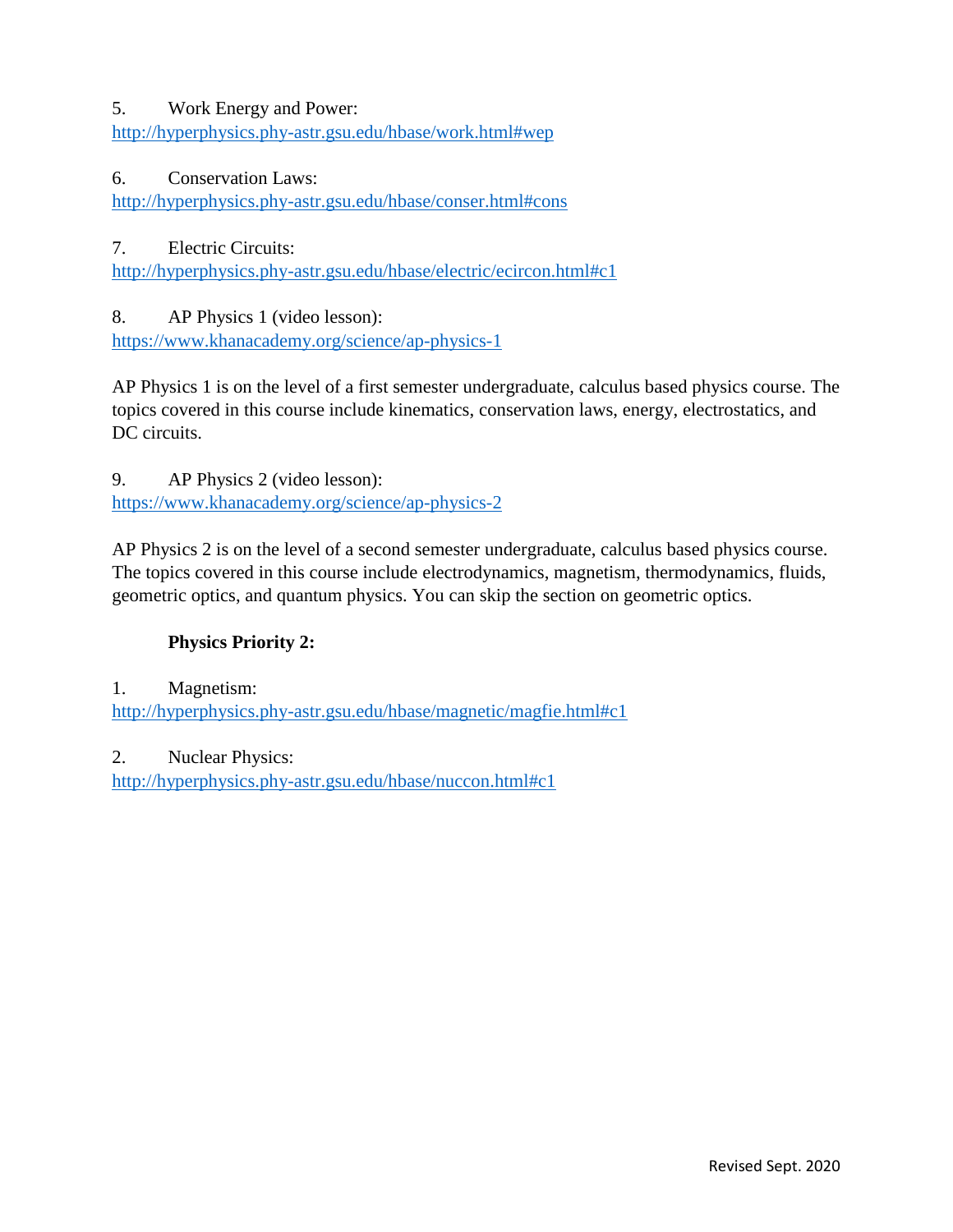**Thermodynamics Review:** The primary resource for thermodyamics topics is also HyperPhysics.

#### **Thermo Priority 1:**

1. Basic Plant Familiarity: Useful for putting portions of PNPS in perspective. Will be expanded greatly in the Reactor Plant Systems course during your first two weeks of NPS: <http://hyperphysics.phy-astr.gsu.edu/hbase/NucEne/reactor.html#c3>

2. Thermodynamics: Thermo is a problem solving course and covers many topics in the two weeks of PNPS. The topics can be more difficult to self-teach, so it is recommended to first focus on basic terminology. For each one, know the word, symbol, units (English Engineering System), and a brief physical description or definition. Get comfortable with these before moving on.

- a. Temperature: <http://hyperphysics.phy-astr.gsu.edu/hbase/thermo/temper.html#c1>
- b. Rankine Scale: <http://hyperphysics.phy-astr.gsu.edu/hbase/thermo/temper.html#c3>
- c. Internal Energy: <http://hyperphysics.phy-astr.gsu.edu/hbase/thermo/inteng.html#c2>
- d. Heat: <http://hyperphysics.phy-astr.gsu.edu/hbase/thermo/heat.html#c1>
- e. Specific Heat: <http://hyperphysics.phy-astr.gsu.edu/hbase/thermo/spht.html#c1>
- f. Work: <http://hyperphysics.phy-astr.gsu.edu/hbase/thermo/firlaw.html#c3>
- g. Enthalpy: <http://hyperphysics.phy-astr.gsu.edu/hbase/thermo/firlaw.html#c2>
- h. Entropy: <http://hyperphysics.phy-astr.gsu.edu/hbase/thermo/seclaw.html#c4>
- i. Thermal Expansion: <http://hyperphysics.phy-astr.gsu.edu/hbase/thermo/thexp.html#c1>

**Thermo Priority 2:** Time permitting, start looking at processes. These will get you through the first few days of Preschool and may be useful to understand applications for vocabulary terms.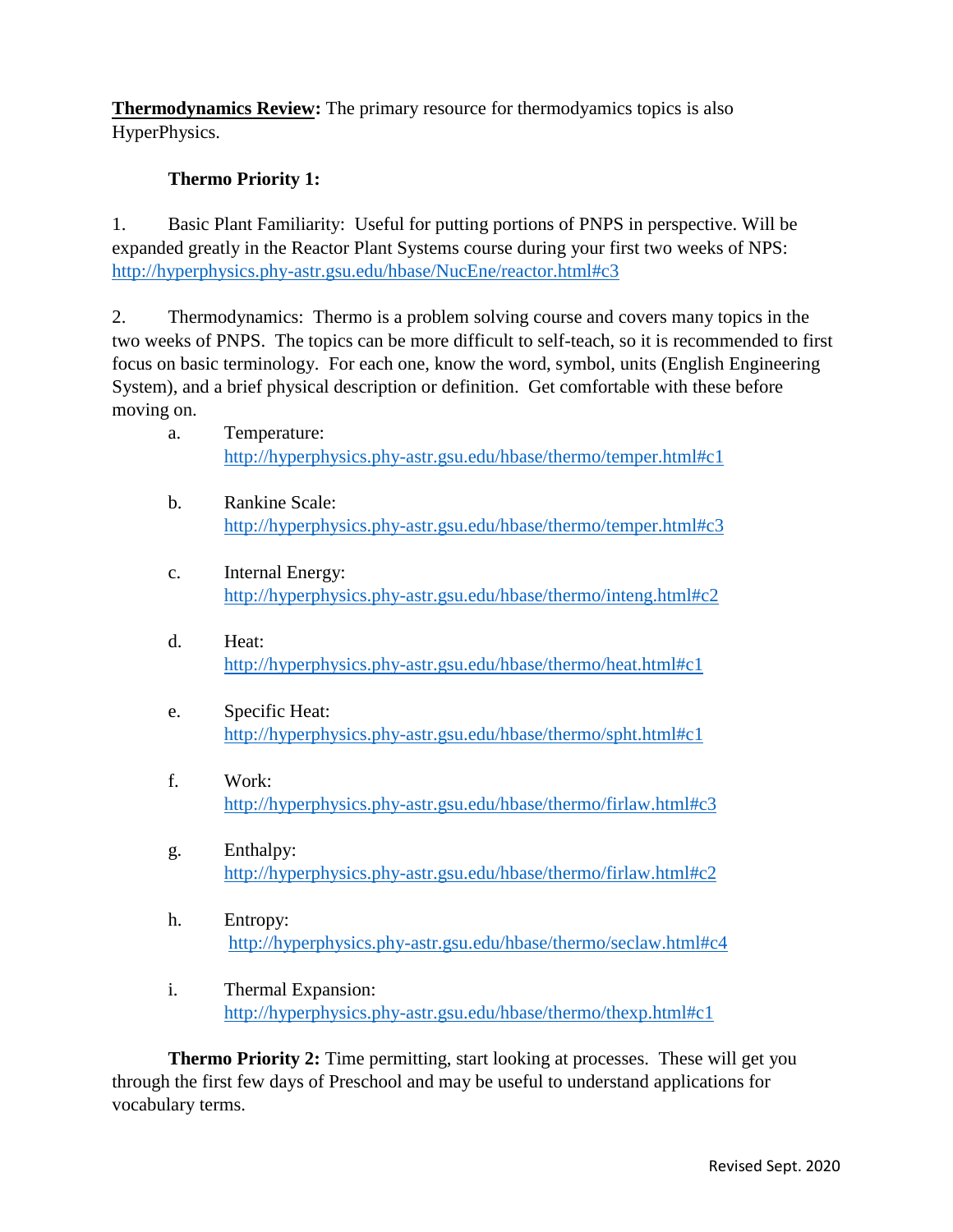- a. Processes: <http://hyperphysics.phy-astr.gsu.edu/hbase/thermo/Heatengpro.html>
- b. Isothermal: <http://hyperphysics.phy-astr.gsu.edu/hbase/thermo/isoth.html#c1>
- c. Adiabatic: <http://hyperphysics.phy-astr.gsu.edu/hbase/thermo/adiab.html#c1>
- d. Constant Volume: <http://hyperphysics.phy-astr.gsu.edu/hbase/thermo/cvpro.html#c1>
- e. Phase Changes: <http://hyperphysics.phy-astr.gsu.edu/hbase/thermo/phase.html#c1>
- f. Thermal Equilibrium: <http://hyperphysics.phy-astr.gsu.edu/hbase/thermo/thereq.html#c1>
- g. Ideal Gas Law: <http://hyperphysics.phy-astr.gsu.edu/hbase/Kinetic/idegas.html#c1>
- h. PV Diagrams: <http://hyperphysics.phy-astr.gsu.edu/hbase/thermo/heaeng.html#c2>

**Thermo Priority 3:** Tying the definitions and processes together for the first few topics, which will get you more than half of the PNPS material. If you get to these sections and understand them you will be well ahead of the curve.

- a. 1st Law of Thermo: <http://hyperphysics.phy-astr.gsu.edu/hbase/thermo/firlaw.html#c1>
- b. 2nd Law of Thermo: <http://hyperphysics.phy-astr.gsu.edu/hbase/thermo/seclaw.html#c1>
- c. Heat Engines: <http://hyperphysics.phy-astr.gsu.edu/hbase/thermo/heaeng.html#c1>